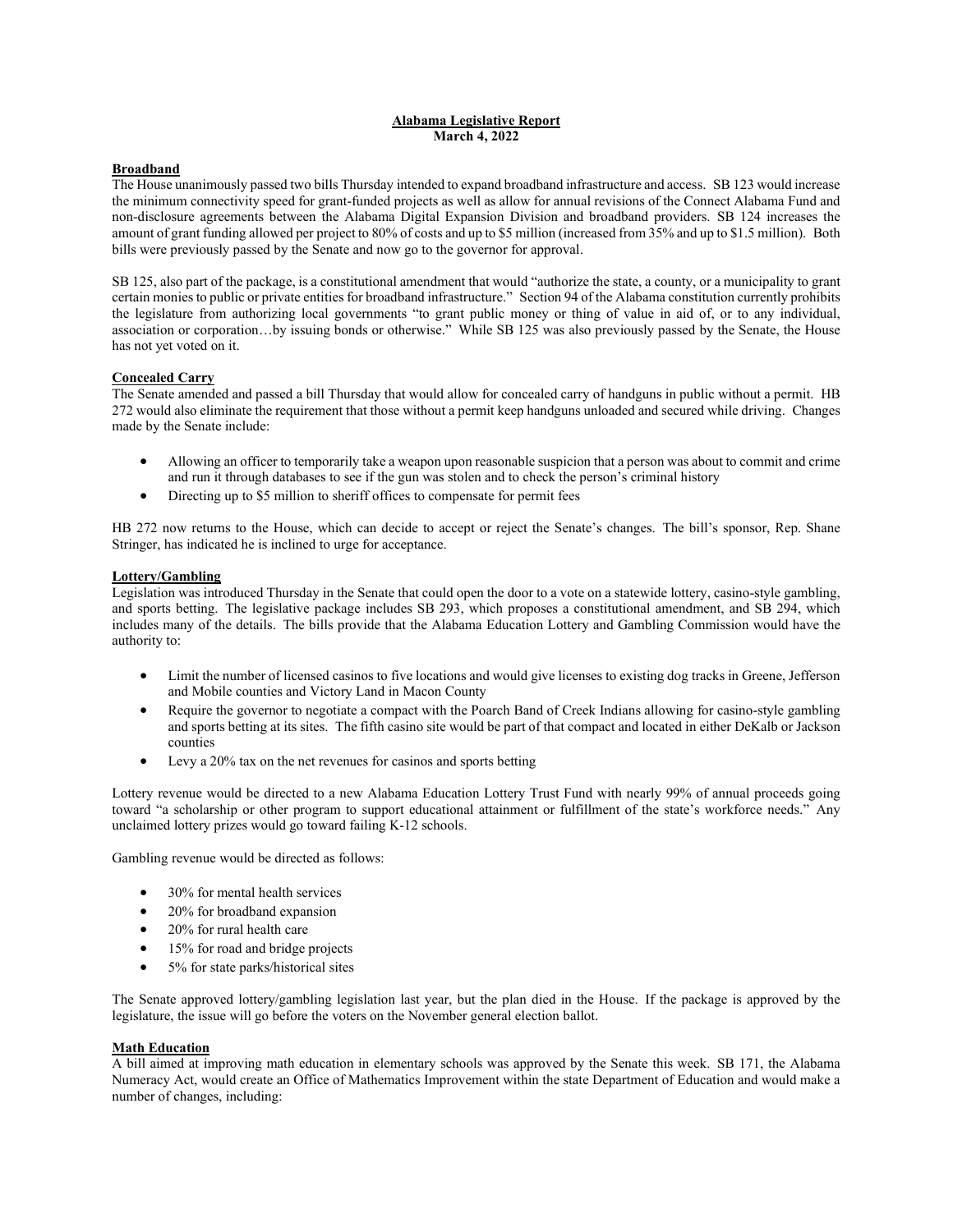- Requiring all K-5 teachers dedicate 60 minutes per day to math instruction
- Providing regular math screenings for students and interventions for students with math deficiencies
- Requiring that each K-5 school assign a math coach for every 500 students (subject to state funding)
- Requiring that university education programs teach the same approved math curriculum to new teachers before they enter the classroom

SB 171 does not currently include a holdback requirement for underperforming students. It does, however, include "turnaround programs" for underperforming schools. If after four years on such a program the school does not improve, the local school board must either "mandate a complete reconstitution of the school" including removing all personnel and hiring new educators or apply to turn the schools into a charter school.

The bill now moves to the House for consideration.

#### **Education Budget**

The House Ways and Means Education Committee approved the FY23 Education Trust Fund budget Wednesday. At \$8.175 billion, the funding in HB 135 represents a \$475 million increase over last year's budget and again represents the largest education budget in Alabama history. While roughly \$125 million smaller than Governor Ivey's proposal, it leaves intact many of her priorities and includes funding for classroom materials, technology coordinators, and reading coaches. Also included is a 4% pay increase for teachers, a bonus for retired educators, and \$20 million for implementation of the Alabama Numeracy Act if enacted. The committee spreadsheet can be accessed at:

[https://www.legislature.state.al.us/pdf/lsa/Fiscal/FY2023/ETF/ETF-FY23-WME-sub.pdf](https://url.emailprotection.link/?bfhTaN8D1SV6vSgirrMmHsD-D7qJQQAGCRHvlHPXYR5zfVIW7IxKUJEYUDMOz3qt1cRIlbjVwuAUA25nM1UlPE8Na1ccPBBnb-cgAubSOjNzzGB8t6N36oOPF00TVaM_y)

The education budget will be considered by the full House on Tuesday.

#### **Health Officer Powers**

The Senate Governmental Affairs Committee also unanimously approved a bill this week that would limit the powers of the state health officer. SB 255 would prohibit the state health officer from issuing any emergency rule or order that would affect the lives of citizens unless approved by the governor. The bill was amended to allow for addressing health code violations without approval. SB 255 can now be considered by the full Senate.

#### **Transgender Healthcare**

The House Judiciary Committee approved a bill Wednesday that would make it a felony punishable by up to 10 years in prison for a doctor to prescribe puberty blockers or hormones or perform surgery to aid in the gender transition of people 18 years old or younger. The bill was previously passed by the Senate and can now be considered by the full House.

#### **Gas Tax**

A bill was introduced this week that would amend the 2019 gas tax increase. SB 277 would leave the 10-cent gradual increase intact but would remove the two-year indexing set to begin in 2023 tied to the cost of materials used to build roads and bridges.

Feb 24, 2022 - Read for the first time and referred to the House of Representatives committee on Ways and Means Education

House Committee: Ways and Means Education

Senate Committee:

### **HB 0298 | Juandalynn Givan**

[Broadband, revising broadband accessibility grant program, increasing minimum threshold speed, expanding](https://url.emailprotection.link/?bt2jn0wBWWaClHUMrjNQd9Vtl6WuR7wF2gUrD4wz0-xTUMdBaqanhQbhHoyUsu-NzusURS8mAq6QYSTqQAT7qM6hc1ozrOl5a-MjhuOSWjN99pNB8pKgLAq1NSk4EgCvVxQx9HzQG85Emf95RLGRq59_l7l6cwvpr2TTJpFSQXlYKBZJ6syvgs_0k7DVOg5b3RKg2Zcymx0H37WEy6GOGqgpM6XqANCtgX91Xg3hB5jBZLw997QfDHDMwuhAPLPa703UebnWIPTqU2gjSkzqRMBbd-vudNKs9z230Sm36CWAgEnai71PAQswzuWCUic_rQQ7J-YDXpPqMgc91lHtQG0A4KNizLwcLoeAFcqatHpqhXSbXMLOLBia0xj6eZ_3atyCFqGSW-MD6molBV7hNdlHWnkCd-NIcKvqKJ9v1KAogXu2Y8oYaC4UxxFx1rcVFGSuGCa5uYI5Ssz73J9AIm_nbFrI4TNrhKY-z5i87b7sW457oU5jm5pz-2RbQ30esnOvewROtuMgtdKVgrNjqQ08e0CsY6A-Mo6Gayd2tTwtjfIXyhxg8CAf7MkWLTHwS2p23PSPU6D4rDOhM8-0QGsdvol_u4yik0slpVxdCALl3vDcGVFJ3H0ivPeEawmpu)  [program to governmental entities, revising grant application process, Sec. 41-23-211, 41-23-212, 41-23-213,](https://url.emailprotection.link/?bt2jn0wBWWaClHUMrjNQd9Vtl6WuR7wF2gUrD4wz0-xTUMdBaqanhQbhHoyUsu-NzusURS8mAq6QYSTqQAT7qM6hc1ozrOl5a-MjhuOSWjN99pNB8pKgLAq1NSk4EgCvVxQx9HzQG85Emf95RLGRq59_l7l6cwvpr2TTJpFSQXlYKBZJ6syvgs_0k7DVOg5b3RKg2Zcymx0H37WEy6GOGqgpM6XqANCtgX91Xg3hB5jBZLw997QfDHDMwuhAPLPa703UebnWIPTqU2gjSkzqRMBbd-vudNKs9z230Sm36CWAgEnai71PAQswzuWCUic_rQQ7J-YDXpPqMgc91lHtQG0A4KNizLwcLoeAFcqatHpqhXSbXMLOLBia0xj6eZ_3atyCFqGSW-MD6molBV7hNdlHWnkCd-NIcKvqKJ9v1KAogXu2Y8oYaC4UxxFx1rcVFGSuGCa5uYI5Ssz73J9AIm_nbFrI4TNrhKY-z5i87b7sW457oU5jm5pz-2RbQ30esnOvewROtuMgtdKVgrNjqQ08e0CsY6A-Mo6Gayd2tTwtjfIXyhxg8CAf7MkWLTHwS2p23PSPU6D4rDOhM8-0QGsdvol_u4yik0slpVxdCALl3vDcGVFJ3H0ivPeEawmpu)  [41-23-214 am'd.](https://url.emailprotection.link/?bt2jn0wBWWaClHUMrjNQd9Vtl6WuR7wF2gUrD4wz0-xTUMdBaqanhQbhHoyUsu-NzusURS8mAq6QYSTqQAT7qM6hc1ozrOl5a-MjhuOSWjN99pNB8pKgLAq1NSk4EgCvVxQx9HzQG85Emf95RLGRq59_l7l6cwvpr2TTJpFSQXlYKBZJ6syvgs_0k7DVOg5b3RKg2Zcymx0H37WEy6GOGqgpM6XqANCtgX91Xg3hB5jBZLw997QfDHDMwuhAPLPa703UebnWIPTqU2gjSkzqRMBbd-vudNKs9z230Sm36CWAgEnai71PAQswzuWCUic_rQQ7J-YDXpPqMgc91lHtQG0A4KNizLwcLoeAFcqatHpqhXSbXMLOLBia0xj6eZ_3atyCFqGSW-MD6molBV7hNdlHWnkCd-NIcKvqKJ9v1KAogXu2Y8oYaC4UxxFx1rcVFGSuGCa5uYI5Ssz73J9AIm_nbFrI4TNrhKY-z5i87b7sW457oU5jm5pz-2RbQ30esnOvewROtuMgtdKVgrNjqQ08e0CsY6A-Mo6Gayd2tTwtjfIXyhxg8CAf7MkWLTHwS2p23PSPU6D4rDOhM8-0QGsdvol_u4yik0slpVxdCALl3vDcGVFJ3H0ivPeEawmpu)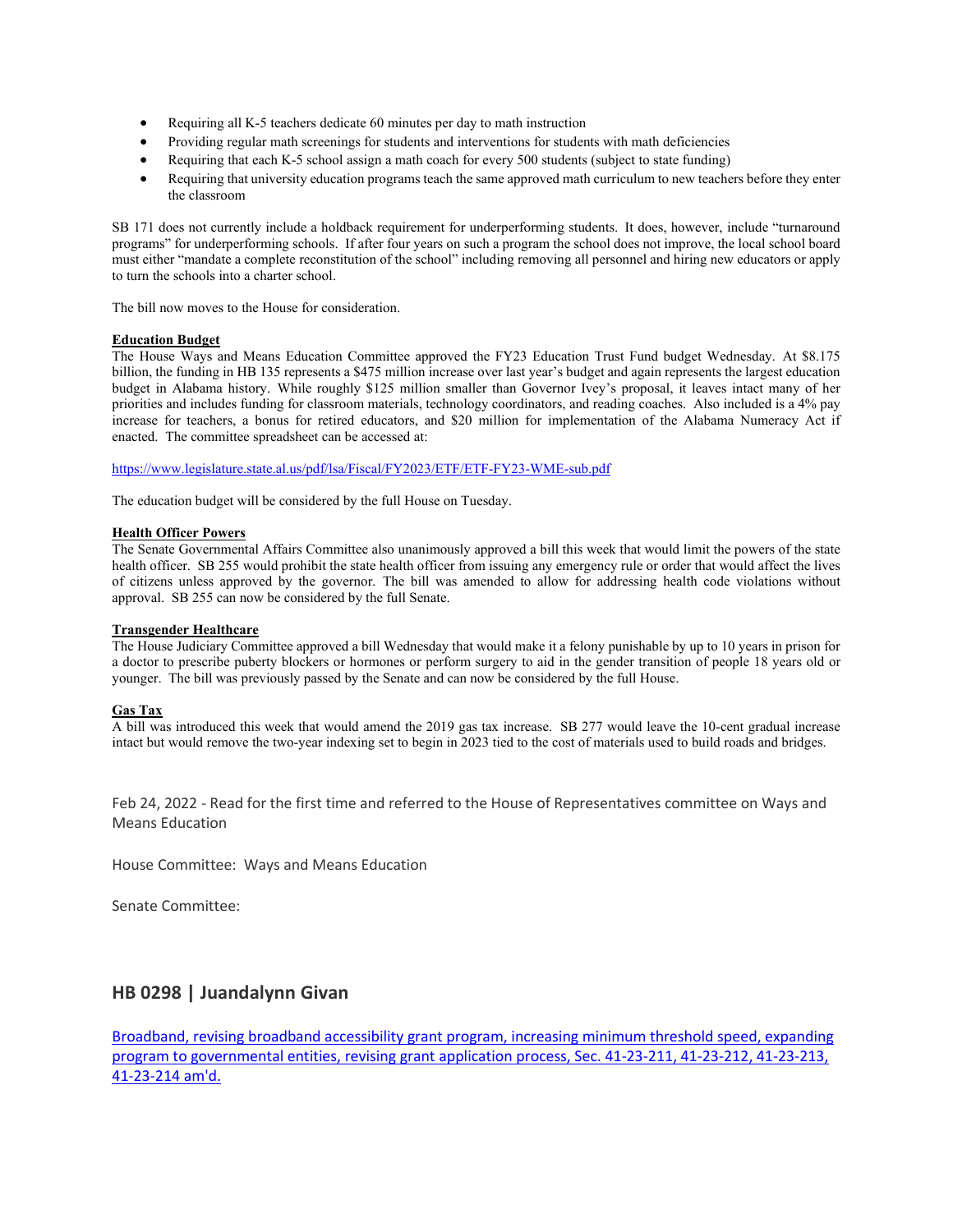Feb 08, 2022 - Read for the first time and referred to the House of Representatives committee on Urban and Rural Development

House Committee: Urban and Rural Development

Senate Committee:

### **HB 0241 | Terri Collins**

[Workforce Development, Alabama Credential Quality and Transparency Act and the Alabama Workforce](https://url.emailprotection.link/?bh8YdOKQffzFvuJ6yfNXvfVsvVdjfQohlGJfrugl9eZRF0ZpECQdXlpha0xelNFFS0pL9JlZIMiJBTf-DYAAhaekbYsaCLogTT3JrOo6hsDvvrxsHfI62l7t30woEsFo15afbKI9Q-uR5n5tUS3fuf18G0gtckSlpe6SrbVuQcOlMo3VjxzRjSFwA80ZtDJ7KMLxeSWUbCWljlojPjCxdsajWEQhsmt0Irze1gijx5DN2dXkYDswJ81N3fiAgZmdg5Eqw9MiorojwthDHger0zcOVQzqEK4_wiGPaKAXpu8wO23ILV4ujAtOKsSECPaZh99KnI3A8RtF_5JdNMcFrj_SKx4nCygTaqp4JJdzV7T9oDSngKPralb_BeHL1pQLVu4lFNC4Cy1k4Zo7o-XCEFWkC9dSVYLutBmU5lelDDeaRGiVOe01vNhjj4JC1-PF6PrRE76bAsBczLRsOu8sxOtxuM4I5H3iu6pemIarlzv6S0wHniRQfBUeIe4g7m_ND2T31BuycWixBQP6fyjSjII0trwalxQWIFbohT4u_1ieLwxRfnzg0SbXUs-fyjmn1je7hcIlmlBCOulFzlGstwXR0G2hHSlPE662SjG_2w9eGRtDvC7cUEpWhWlhF6olE)  [Council Committee on Credential Quality and Transparency, would establish the Alabama Terminal on Linking](https://url.emailprotection.link/?bh8YdOKQffzFvuJ6yfNXvfVsvVdjfQohlGJfrugl9eZRF0ZpECQdXlpha0xelNFFS0pL9JlZIMiJBTf-DYAAhaekbYsaCLogTT3JrOo6hsDvvrxsHfI62l7t30woEsFo15afbKI9Q-uR5n5tUS3fuf18G0gtckSlpe6SrbVuQcOlMo3VjxzRjSFwA80ZtDJ7KMLxeSWUbCWljlojPjCxdsajWEQhsmt0Irze1gijx5DN2dXkYDswJ81N3fiAgZmdg5Eqw9MiorojwthDHger0zcOVQzqEK4_wiGPaKAXpu8wO23ILV4ujAtOKsSECPaZh99KnI3A8RtF_5JdNMcFrj_SKx4nCygTaqp4JJdzV7T9oDSngKPralb_BeHL1pQLVu4lFNC4Cy1k4Zo7o-XCEFWkC9dSVYLutBmU5lelDDeaRGiVOe01vNhjj4JC1-PF6PrRE76bAsBczLRsOu8sxOtxuM4I5H3iu6pemIarlzv6S0wHniRQfBUeIe4g7m_ND2T31BuycWixBQP6fyjSjII0trwalxQWIFbohT4u_1ieLwxRfnzg0SbXUs-fyjmn1je7hcIlmlBCOulFzlGstwXR0G2hHSlPE662SjG_2w9eGRtDvC7cUEpWhWlhF6olE)  [and Analyzing Statistics \(ATLAS\) on Career Pathways Act, and would establish the Alabama College and](https://url.emailprotection.link/?bh8YdOKQffzFvuJ6yfNXvfVsvVdjfQohlGJfrugl9eZRF0ZpECQdXlpha0xelNFFS0pL9JlZIMiJBTf-DYAAhaekbYsaCLogTT3JrOo6hsDvvrxsHfI62l7t30woEsFo15afbKI9Q-uR5n5tUS3fuf18G0gtckSlpe6SrbVuQcOlMo3VjxzRjSFwA80ZtDJ7KMLxeSWUbCWljlojPjCxdsajWEQhsmt0Irze1gijx5DN2dXkYDswJ81N3fiAgZmdg5Eqw9MiorojwthDHger0zcOVQzqEK4_wiGPaKAXpu8wO23ILV4ujAtOKsSECPaZh99KnI3A8RtF_5JdNMcFrj_SKx4nCygTaqp4JJdzV7T9oDSngKPralb_BeHL1pQLVu4lFNC4Cy1k4Zo7o-XCEFWkC9dSVYLutBmU5lelDDeaRGiVOe01vNhjj4JC1-PF6PrRE76bAsBczLRsOu8sxOtxuM4I5H3iu6pemIarlzv6S0wHniRQfBUeIe4g7m_ND2T31BuycWixBQP6fyjSjII0trwalxQWIFbohT4u_1ieLwxRfnzg0SbXUs-fyjmn1je7hcIlmlBCOulFzlGstwXR0G2hHSlPE662SjG_2w9eGRtDvC7cUEpWhWlhF6olE)  [Career Readiness Act estab, public database on educational and occupational credentials and competencies](https://url.emailprotection.link/?bh8YdOKQffzFvuJ6yfNXvfVsvVdjfQohlGJfrugl9eZRF0ZpECQdXlpha0xelNFFS0pL9JlZIMiJBTf-DYAAhaekbYsaCLogTT3JrOo6hsDvvrxsHfI62l7t30woEsFo15afbKI9Q-uR5n5tUS3fuf18G0gtckSlpe6SrbVuQcOlMo3VjxzRjSFwA80ZtDJ7KMLxeSWUbCWljlojPjCxdsajWEQhsmt0Irze1gijx5DN2dXkYDswJ81N3fiAgZmdg5Eqw9MiorojwthDHger0zcOVQzqEK4_wiGPaKAXpu8wO23ILV4ujAtOKsSECPaZh99KnI3A8RtF_5JdNMcFrj_SKx4nCygTaqp4JJdzV7T9oDSngKPralb_BeHL1pQLVu4lFNC4Cy1k4Zo7o-XCEFWkC9dSVYLutBmU5lelDDeaRGiVOe01vNhjj4JC1-PF6PrRE76bAsBczLRsOu8sxOtxuM4I5H3iu6pemIarlzv6S0wHniRQfBUeIe4g7m_ND2T31BuycWixBQP6fyjSjII0trwalxQWIFbohT4u_1ieLwxRfnzg0SbXUs-fyjmn1je7hcIlmlBCOulFzlGstwXR0G2hHSlPE662SjG_2w9eGRtDvC7cUEpWhWlhF6olE)  [created, workforce database for students, job seekers, and employers re credentials and competencies](https://url.emailprotection.link/?bh8YdOKQffzFvuJ6yfNXvfVsvVdjfQohlGJfrugl9eZRF0ZpECQdXlpha0xelNFFS0pL9JlZIMiJBTf-DYAAhaekbYsaCLogTT3JrOo6hsDvvrxsHfI62l7t30woEsFo15afbKI9Q-uR5n5tUS3fuf18G0gtckSlpe6SrbVuQcOlMo3VjxzRjSFwA80ZtDJ7KMLxeSWUbCWljlojPjCxdsajWEQhsmt0Irze1gijx5DN2dXkYDswJ81N3fiAgZmdg5Eqw9MiorojwthDHger0zcOVQzqEK4_wiGPaKAXpu8wO23ILV4ujAtOKsSECPaZh99KnI3A8RtF_5JdNMcFrj_SKx4nCygTaqp4JJdzV7T9oDSngKPralb_BeHL1pQLVu4lFNC4Cy1k4Zo7o-XCEFWkC9dSVYLutBmU5lelDDeaRGiVOe01vNhjj4JC1-PF6PrRE76bAsBczLRsOu8sxOtxuM4I5H3iu6pemIarlzv6S0wHniRQfBUeIe4g7m_ND2T31BuycWixBQP6fyjSjII0trwalxQWIFbohT4u_1ieLwxRfnzg0SbXUs-fyjmn1je7hcIlmlBCOulFzlGstwXR0G2hHSlPE662SjG_2w9eGRtDvC7cUEpWhWlhF6olE)  [created](https://url.emailprotection.link/?bh8YdOKQffzFvuJ6yfNXvfVsvVdjfQohlGJfrugl9eZRF0ZpECQdXlpha0xelNFFS0pL9JlZIMiJBTf-DYAAhaekbYsaCLogTT3JrOo6hsDvvrxsHfI62l7t30woEsFo15afbKI9Q-uR5n5tUS3fuf18G0gtckSlpe6SrbVuQcOlMo3VjxzRjSFwA80ZtDJ7KMLxeSWUbCWljlojPjCxdsajWEQhsmt0Irze1gijx5DN2dXkYDswJ81N3fiAgZmdg5Eqw9MiorojwthDHger0zcOVQzqEK4_wiGPaKAXpu8wO23ILV4ujAtOKsSECPaZh99KnI3A8RtF_5JdNMcFrj_SKx4nCygTaqp4JJdzV7T9oDSngKPralb_BeHL1pQLVu4lFNC4Cy1k4Zo7o-XCEFWkC9dSVYLutBmU5lelDDeaRGiVOe01vNhjj4JC1-PF6PrRE76bAsBczLRsOu8sxOtxuM4I5H3iu6pemIarlzv6S0wHniRQfBUeIe4g7m_ND2T31BuycWixBQP6fyjSjII0trwalxQWIFbohT4u_1ieLwxRfnzg0SbXUs-fyjmn1je7hcIlmlBCOulFzlGstwXR0G2hHSlPE662SjG_2w9eGRtDvC7cUEpWhWlhF6olE)

Feb 15, 2022 - Read for the first time and referred to the Senate committee on Governmental Affairs

House Committee:

Senate Committee: Governmental Affairs

### **HB 0207 | Kyle South**

[Airports, Alabama Airport Economic and Infrastructure Program, established](https://url.emailprotection.link/?bNaY3c0d0VIvlDCyTYg9WEnjrafi1A0B-bj1GSI9l1U7BHVnjP1crigsi19YNQ7R7De94dGbpO9mhXPiXIKEAfNRn31uixckF4wpo7CsXehysbEyj0J2YziF7wQn4xIstg0YAilMQwpHaVN9VRgLiPJOvwX3izVkgYN_SspaXjufhUnmpvk0t3xb4L5k3kRYjsuYzgyYxRJ7lB9FupjtEORArsXVzZIVtAS9M0oBCd1dKpqV8Ri8SXyOtufR1tBqonssHbnLhK_KyocKl3dG2kqA8EjETzu1gbtAUgk_Js-F9VW0xCxbWAym1ngEyMGg6ZBRalDvctEQzwXFNd8a-O2fl2nPX0JLJaEA1QS7mpXImMHuSjNma_1t3lMfefDYlg-_aWIofxpMqbzyGw1dMAtF87pff62RTjAN42sz_UnulGBJaWs6sx7DZXBZ6FZy22eyCzo997wiKIdJDgXsWSaHMWMXCRbQEtP5c9be69Qw6kKwWJdhpAD2RGKg6ForZmSmFnylcg2lwsk0IkUvDgfOTyY3wtKf2pF7uUS6HsR_wjB-uu94wSqIQ0kETDMiTZmElYAZtUM76GZ8haCE1a-Lu3F-H7f3nzRgBe6BaAmH9NC3S1Hxso11QAUIOt5jy)

Feb 02, 2022 - Read for the first time and referred to the House of Representatives committee on Ways and Means General Fund

House Committee: Ways and Means General Fund

Senate Committee:

# **SB 0125 | Clay Scofield**

[Broadband, authorizing the state, county, or a municipality to grant certain monies for broadband](https://url.emailprotection.link/?blbUogIWaA_HxoKejOSMrZVxx3GspyDmPDFqkhyMeMPxea5QGjlmvvo68OoZkoKVrXpw0dzlsHdFiHG0AZgQv_L7AkBca0x4-jlB7NrxtYfX4D5eNL5K3vSwhWz6_zMXHQpetmzPGdPFxtm-73ysxdxfDJBket9Oyq7XOkOhM4LK7xdTvhjvuepLuaOB7z-ga7l3KlLrqC8WdSCe1oAup3Q6id_zSAc0a6ru8U7MPAIeIYpVLO1pyvssh3e7k-m0QVk_oNc5AaVxYJa4KuxsFM4aPLXgLqoYala10RWiE8NFvODed0C-3r8X12Bk-CBJSYJHbjKuJrSbi5vayf2f2wv8n5YNFyqJx8niDODeDwFyttg8PBZTlykzag4yXvgQO3zScwghMn_lYxW_1n_0XUvfWtrgoopBXkFgah7AwXMUlVT-jg1I94tTSsFF0z2tEgruiG-AFMVKTfGSiF7fY3l8S8kQodaMmQnC3oLEhaub_KUAhiz1S1VNVnDMw7VQ1CwxjYkx9U6-5Rr09WEiw4t3cKAqQNVV_Zwn_YSUtcBJ0F0TFL39aZD3dqrx8iJl-9AL_4dG4TH7BQxk9XtLqyEgQ89vYdmKkVgtM_WrYSWkT_bXkT_kTUN-cOaUjeY20)  [infrastructure, const. amend.](https://url.emailprotection.link/?blbUogIWaA_HxoKejOSMrZVxx3GspyDmPDFqkhyMeMPxea5QGjlmvvo68OoZkoKVrXpw0dzlsHdFiHG0AZgQv_L7AkBca0x4-jlB7NrxtYfX4D5eNL5K3vSwhWz6_zMXHQpetmzPGdPFxtm-73ysxdxfDJBket9Oyq7XOkOhM4LK7xdTvhjvuepLuaOB7z-ga7l3KlLrqC8WdSCe1oAup3Q6id_zSAc0a6ru8U7MPAIeIYpVLO1pyvssh3e7k-m0QVk_oNc5AaVxYJa4KuxsFM4aPLXgLqoYala10RWiE8NFvODed0C-3r8X12Bk-CBJSYJHbjKuJrSbi5vayf2f2wv8n5YNFyqJx8niDODeDwFyttg8PBZTlykzag4yXvgQO3zScwghMn_lYxW_1n_0XUvfWtrgoopBXkFgah7AwXMUlVT-jg1I94tTSsFF0z2tEgruiG-AFMVKTfGSiF7fY3l8S8kQodaMmQnC3oLEhaub_KUAhiz1S1VNVnDMw7VQ1CwxjYkx9U6-5Rr09WEiw4t3cKAqQNVV_Zwn_YSUtcBJ0F0TFL39aZD3dqrx8iJl-9AL_4dG4TH7BQxk9XtLqyEgQ89vYdmKkVgtM_WrYSWkT_bXkT_kTUN-cOaUjeY20)

Feb 23, 2022 - Pending third reading on day 15 Favorable from Urban and Rural Development

House Committee: Urban and Rural Development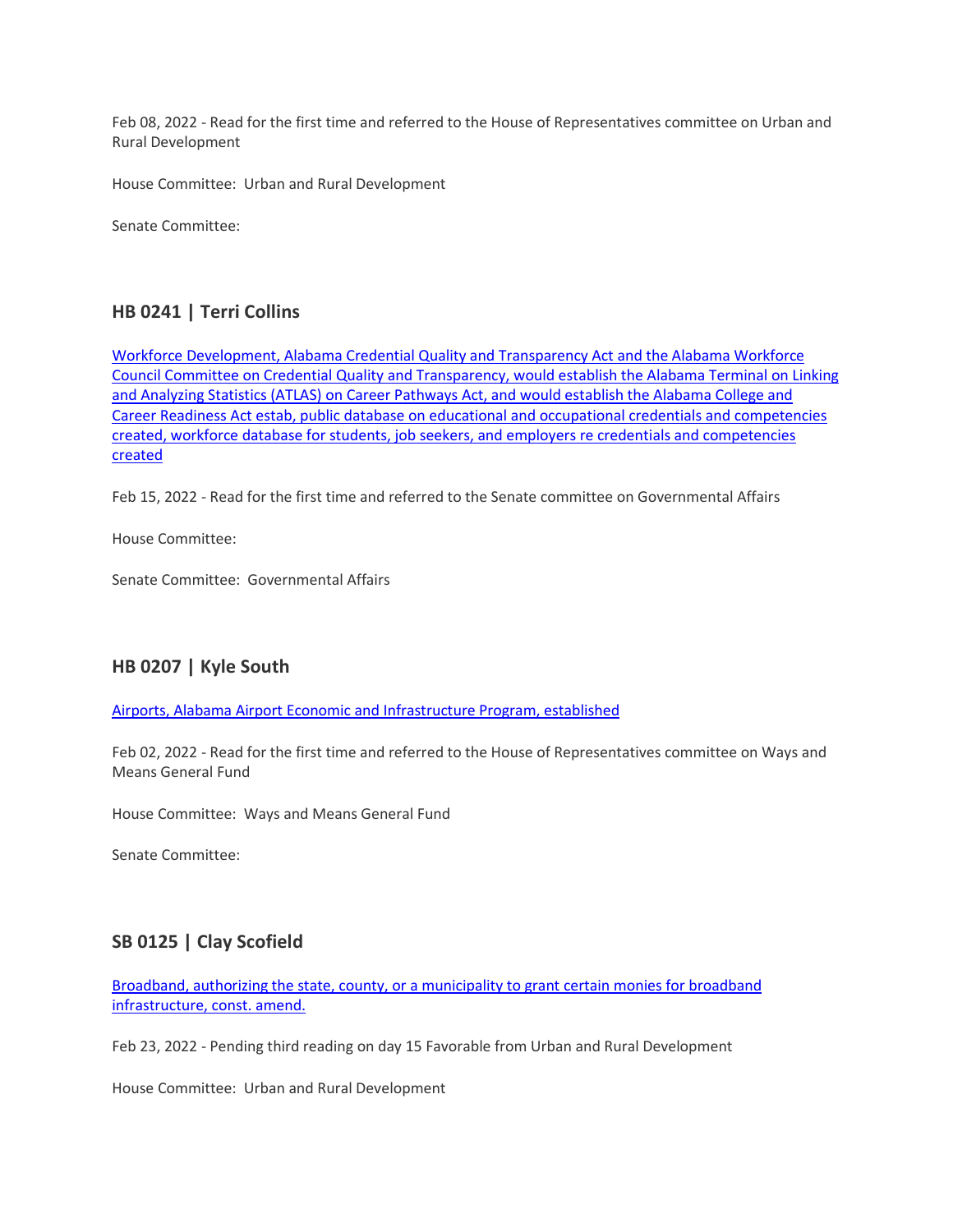Senate Committee:

# **SB 0124 | Clay Scofield**

[Broadband, revising broadband accessibility grant program, increasing minimum threshold speed, expanding](https://url.emailprotection.link/?bhJmOr0KrjBHsVKNcvmYEeFaj0_FFHDP4lD2GuzdowLnCpqoJQlF3DRwVyvc_FLsN-J0HKfXHzaugBer0Q9eKqU_nn5N74spLXyNYHcUBsmmIbc8k-v3Rp0frp5_cFYpn3IP6A2Gb7ZIX84i9oS8bXG9JCEtN7r1pzWOBGeI5MADp2oD_Told97tXgBB1VrRSnK87czGpMG2jCqAM86omYLIxpuDIQ_6YlOp36BwwCeZMHjvMWho_8GLLo46j44zdNnUzqW2MR2AS1OTKijZ-VMqOLUPQJ_WGRIfFRPMZIFdMgr8Oe5rebj89JDj5o5MNW2mflE9Amwk5wHA-O5hXSgUC9N6Kr7S61_sqWXaYFHMTCq1YnIwGXnTHmTiyXeDS1AUNCQ80vB5L2WD1VDHyqt6iV38vMDENz5h1-mFcyEq2a9JcNhXYKuaLiVv3fgIEpGxROoIfteNzoKms0vAzRveA3O2EL0XFufOG58cqGkA8CC_wKoN1yIAzGdKuZVZhaLrJAFxh2b-12wDVNqJTT3xhYVvRd2oSSKJ9S42ZwmvIYdtSJ49z7UGtAvbLl0k1nbWCZGphLW-RiLUjRysUhn0taeBX_BL70XuB5PdsQ4T4f43-MQ3bS5MlWVfnnrqt)  [program to governmental entities, revising grant application process, Sec. 41-23-211, 41-23-212, 41-23-213,](https://url.emailprotection.link/?bhJmOr0KrjBHsVKNcvmYEeFaj0_FFHDP4lD2GuzdowLnCpqoJQlF3DRwVyvc_FLsN-J0HKfXHzaugBer0Q9eKqU_nn5N74spLXyNYHcUBsmmIbc8k-v3Rp0frp5_cFYpn3IP6A2Gb7ZIX84i9oS8bXG9JCEtN7r1pzWOBGeI5MADp2oD_Told97tXgBB1VrRSnK87czGpMG2jCqAM86omYLIxpuDIQ_6YlOp36BwwCeZMHjvMWho_8GLLo46j44zdNnUzqW2MR2AS1OTKijZ-VMqOLUPQJ_WGRIfFRPMZIFdMgr8Oe5rebj89JDj5o5MNW2mflE9Amwk5wHA-O5hXSgUC9N6Kr7S61_sqWXaYFHMTCq1YnIwGXnTHmTiyXeDS1AUNCQ80vB5L2WD1VDHyqt6iV38vMDENz5h1-mFcyEq2a9JcNhXYKuaLiVv3fgIEpGxROoIfteNzoKms0vAzRveA3O2EL0XFufOG58cqGkA8CC_wKoN1yIAzGdKuZVZhaLrJAFxh2b-12wDVNqJTT3xhYVvRd2oSSKJ9S42ZwmvIYdtSJ49z7UGtAvbLl0k1nbWCZGphLW-RiLUjRysUhn0taeBX_BL70XuB5PdsQ4T4f43-MQ3bS5MlWVfnnrqt)  [41-23-214 am'd.](https://url.emailprotection.link/?bhJmOr0KrjBHsVKNcvmYEeFaj0_FFHDP4lD2GuzdowLnCpqoJQlF3DRwVyvc_FLsN-J0HKfXHzaugBer0Q9eKqU_nn5N74spLXyNYHcUBsmmIbc8k-v3Rp0frp5_cFYpn3IP6A2Gb7ZIX84i9oS8bXG9JCEtN7r1pzWOBGeI5MADp2oD_Told97tXgBB1VrRSnK87czGpMG2jCqAM86omYLIxpuDIQ_6YlOp36BwwCeZMHjvMWho_8GLLo46j44zdNnUzqW2MR2AS1OTKijZ-VMqOLUPQJ_WGRIfFRPMZIFdMgr8Oe5rebj89JDj5o5MNW2mflE9Amwk5wHA-O5hXSgUC9N6Kr7S61_sqWXaYFHMTCq1YnIwGXnTHmTiyXeDS1AUNCQ80vB5L2WD1VDHyqt6iV38vMDENz5h1-mFcyEq2a9JcNhXYKuaLiVv3fgIEpGxROoIfteNzoKms0vAzRveA3O2EL0XFufOG58cqGkA8CC_wKoN1yIAzGdKuZVZhaLrJAFxh2b-12wDVNqJTT3xhYVvRd2oSSKJ9S42ZwmvIYdtSJ49z7UGtAvbLl0k1nbWCZGphLW-RiLUjRysUhn0taeBX_BL70XuB5PdsQ4T4f43-MQ3bS5MlWVfnnrqt)

Mar 03, 2022 - Motion to Read a Third Time and Pass adopted Roll Call 462

House Committee:

Senate Committee: Fiscal Responsibility and Economic Development

# **SB 0123 | Clay Scofield**

[Broadband, Connect Alabama Act o 2021 amended, minimum service threshold increased, Alabama Digital](https://url.emailprotection.link/?bwshKdcZWKKME_NEM6N_8uVHKaYE9VngJ2zh7jzSv6KDByx16J3L0mPOha3WKqoHsfcjsgslurTs9M_Db9ekEjXZ81IS0RXcUcRIxGKR_pI6kABGHYeMR8j2wtRRr56lMVeyX5aP42m0XUz9G83idHoxx_nGvbBI3NgoJVQS5Xj0nRRCd1NnoCv7V4aL8Bqty7YM1s4b_joRUiXY9FMF-HkJvd3xLdbXFlQ-kP3xra3YJ7GZEnVM9kK5LIrNBQp5iAZ3D5p7ZqhuMoZdobI24vHbOFCxX8BWGyzo8NXlDlgDho2kNAB-DtUbVmGG-gBEgcQz4hQjaxb1iC0Y7G5v82KK8iRkqFtu-QvTSrDF0BQCFp9rjo2paH0YS_ZFq_DXk9rXf56VxhhtfNZaBRUAoOg2y_X-QNYRjjRIJ_mmDEtwB4s8BA8Oiok0SPJbEk5RGfUNM3XDkE9b2LCcEJeeWcqlWIWaSGTRdCkygCxcKK1bg5llIeAteu1lb181xEyFSjqipjytpkG3t6ZMboKYipl-7xzvW0qPYG4qevUKrPdd_ta6FCAHgBd-iNtpT9fMabobUslj1F1_xv54dlk1q4DWaD5rZBfCfsnr_GZXc-ThtgfFeiy2-Iw7ZJBiE8j3R)  [Expansion Division chief authorized to enter nondisclosure agreements, Connect Alabama Fund expenditure](https://url.emailprotection.link/?bwshKdcZWKKME_NEM6N_8uVHKaYE9VngJ2zh7jzSv6KDByx16J3L0mPOha3WKqoHsfcjsgslurTs9M_Db9ekEjXZ81IS0RXcUcRIxGKR_pI6kABGHYeMR8j2wtRRr56lMVeyX5aP42m0XUz9G83idHoxx_nGvbBI3NgoJVQS5Xj0nRRCd1NnoCv7V4aL8Bqty7YM1s4b_joRUiXY9FMF-HkJvd3xLdbXFlQ-kP3xra3YJ7GZEnVM9kK5LIrNBQp5iAZ3D5p7ZqhuMoZdobI24vHbOFCxX8BWGyzo8NXlDlgDho2kNAB-DtUbVmGG-gBEgcQz4hQjaxb1iC0Y7G5v82KK8iRkqFtu-QvTSrDF0BQCFp9rjo2paH0YS_ZFq_DXk9rXf56VxhhtfNZaBRUAoOg2y_X-QNYRjjRIJ_mmDEtwB4s8BA8Oiok0SPJbEk5RGfUNM3XDkE9b2LCcEJeeWcqlWIWaSGTRdCkygCxcKK1bg5llIeAteu1lb181xEyFSjqipjytpkG3t6ZMboKYipl-7xzvW0qPYG4qevUKrPdd_ta6FCAHgBd-iNtpT9fMabobUslj1F1_xv54dlk1q4DWaD5rZBfCfsnr_GZXc-ThtgfFeiy2-Iw7ZJBiE8j3R)  [amended, Secs. 41-23-271, 41-23-273, 41-23-274 am'd.](https://url.emailprotection.link/?bwshKdcZWKKME_NEM6N_8uVHKaYE9VngJ2zh7jzSv6KDByx16J3L0mPOha3WKqoHsfcjsgslurTs9M_Db9ekEjXZ81IS0RXcUcRIxGKR_pI6kABGHYeMR8j2wtRRr56lMVeyX5aP42m0XUz9G83idHoxx_nGvbBI3NgoJVQS5Xj0nRRCd1NnoCv7V4aL8Bqty7YM1s4b_joRUiXY9FMF-HkJvd3xLdbXFlQ-kP3xra3YJ7GZEnVM9kK5LIrNBQp5iAZ3D5p7ZqhuMoZdobI24vHbOFCxX8BWGyzo8NXlDlgDho2kNAB-DtUbVmGG-gBEgcQz4hQjaxb1iC0Y7G5v82KK8iRkqFtu-QvTSrDF0BQCFp9rjo2paH0YS_ZFq_DXk9rXf56VxhhtfNZaBRUAoOg2y_X-QNYRjjRIJ_mmDEtwB4s8BA8Oiok0SPJbEk5RGfUNM3XDkE9b2LCcEJeeWcqlWIWaSGTRdCkygCxcKK1bg5llIeAteu1lb181xEyFSjqipjytpkG3t6ZMboKYipl-7xzvW0qPYG4qevUKrPdd_ta6FCAHgBd-iNtpT9fMabobUslj1F1_xv54dlk1q4DWaD5rZBfCfsnr_GZXc-ThtgfFeiy2-Iw7ZJBiE8j3R)

Mar 03, 2022 - Delivered to Governor at 12:54 pm.m on March 3, 2022

House Committee: Urban and Rural Development

Senate Committee:

# **SB 0083 | Tim Melson**

[Airports, Alabama Airport Economic and Infrastructure Program, established](https://url.emailprotection.link/?b7hQkeuEg6tQHgLO2rqeIwAbSCTWRFrCnT2K2FI1iarx6Net3voVCofH7rELb3tBaRDkPzK7e1ACeC0h_Vdo2D85qWhIgTbMRsIv_wZBr6hd0JVjbylWtQ1_w_Woqw_FmzMqpNbvb2DP3TIxDTXqL-i7KdGei4w0X9txqEHAVRJHKj-C6R2A7ttlzhgJpLXLtqOdMwLqRNjWarPqNtJwvMReDINsSSTe9ISmRhyIGTiBkxEQFhXNsi8rB1QrGr6bVpWTdkLwiALLFQ9GMcMZ5TN4pz5Dxze-Qgcex6Dec83_BYp0Wj3E2fh204rlDAgoChd0q-mIXBs6CIi_VBBN3FpwdrLzQJNv7jpICmmml2GDUi3nJSAC7MJWqVHbRMQ8eSSTsP3_uDDg_2FFnwtjqn9DOeBqSkEUtHj5jPofHcMF1fJb8E-Odh38-rNi95LW4kmGWoLb4jsvnDsAgo7_hh8Ur40aWsRBNEUJKKzQCwy0iP-fB769Ha74kpIm6h2b7dA-hH4t3EGVRLoe3S-KuPbtUM98gu0tVNLdwZxbrwGMDLvOaezMpekzimL81KewcrIOQUMiS9ZVVR_q--Mdej4LMCIwNpRI2JZVYGZTfQN0j9hAQhBouEAoGeCZ_Lphi)

Feb 23, 2022 - Ways and Means General Fund first Amendment Offered

House Committee: Ways and Means General Fund

Senate Committee: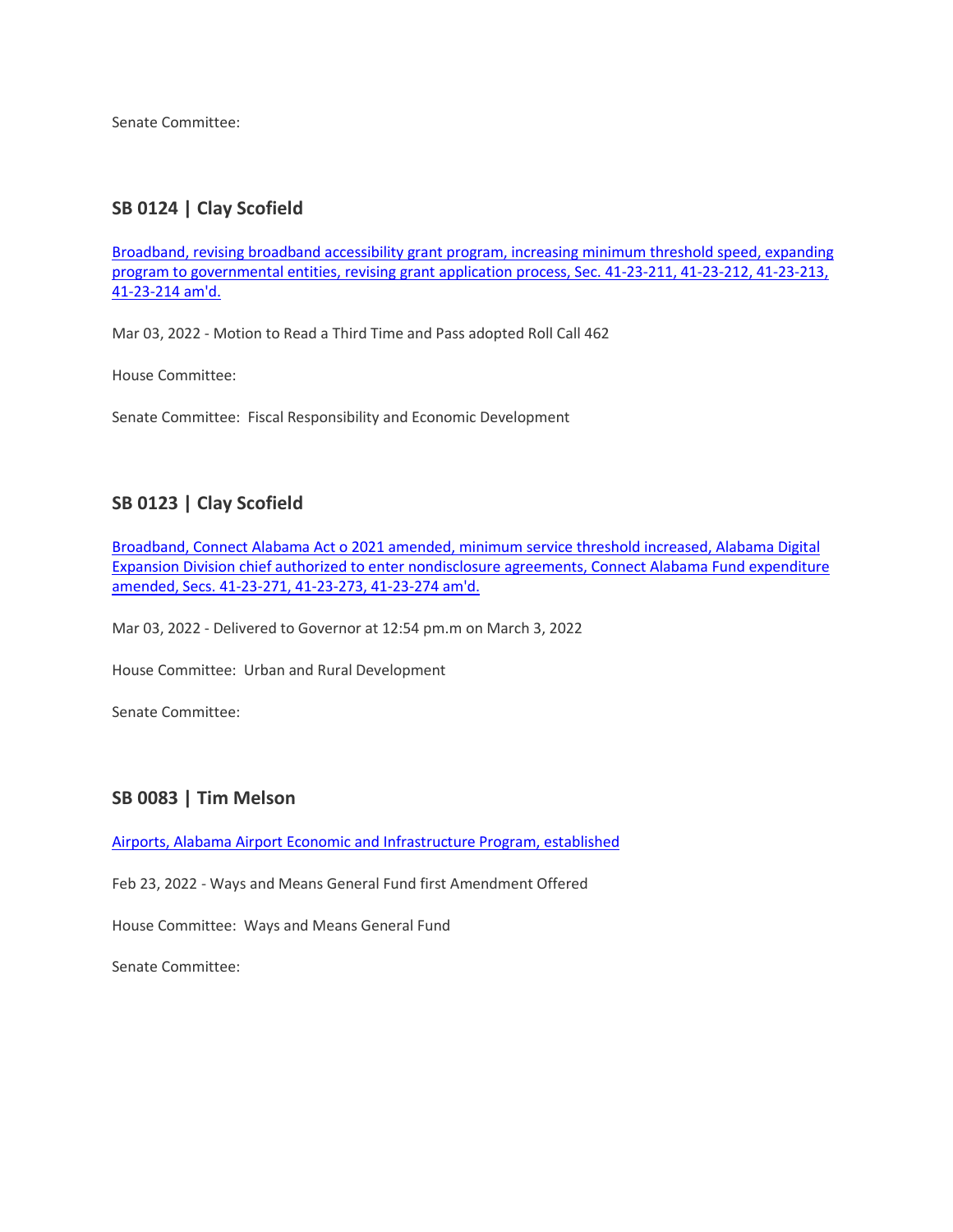### **HB 0082 | Danny Garrett**

[Small Business Relief and Revitalization Act of 2022, cancellation of indebtedness income exempt from](https://url.emailprotection.link/?bw1_bdY0HKTP58a6M499fpKRO0vShnpUvMzqksGYm3Y9a_fB6T3jcuLeSC_rmkZ-twk4TSnjHkk5rDPJyQAbFWV0Kxiyin-a9mCzjKijiSH2kwthjd4kxcKR-dQ0kvRo0BZKaXOpkHTIq0QXsDxWE7piGqCFLPLThKqk3_EEf3TkHLaoDoK-ZheM4T52tJ3sz8GR-qhCq5Qr6M6bZcmc0AdVX6J5-AqRLH2voo7yAEjj7NA2xvnDCyfYUVFMoKa3LfBv6NeSgGbmtbq2HNAC-E_ORIjfxIlVujnFZM3HodK99IDat8nPfIGmeZplOpC5klTTFnodH6pwVmKmB58P_dIVbHN2udm5p8HVigbHXKfc5VXq-Lq6Kb97pRL05gybNRRVPX4Ns4WKInNvbY1WnMSvQKjwsbW3tvSxF1OxX60o-MZiWXZ565i-MGxrmRXYx7--EqCXXXdjYH5jLRCNQIeHx2Z6hhOnTTpis-fuSpbrRKNRYbRIIkzqsZdSs1Z7-1ovsjZ8TD4ikJIcDLK82n1PTSPwIcDWmzFR4O8i1mIZnVuFc_jB6hYQ3fnfwIR9zQhutVx_84YTPtbnP5iJcBgZYp-axjeWlPT5PsmXkQgSXg0vwAnzhLbeRXiOPzPWW)  [income tax, financial institution excise tax and corporate income tax due date extension, certain business](https://url.emailprotection.link/?bw1_bdY0HKTP58a6M499fpKRO0vShnpUvMzqksGYm3Y9a_fB6T3jcuLeSC_rmkZ-twk4TSnjHkk5rDPJyQAbFWV0Kxiyin-a9mCzjKijiSH2kwthjd4kxcKR-dQ0kvRo0BZKaXOpkHTIq0QXsDxWE7piGqCFLPLThKqk3_EEf3TkHLaoDoK-ZheM4T52tJ3sz8GR-qhCq5Qr6M6bZcmc0AdVX6J5-AqRLH2voo7yAEjj7NA2xvnDCyfYUVFMoKa3LfBv6NeSgGbmtbq2HNAC-E_ORIjfxIlVujnFZM3HodK99IDat8nPfIGmeZplOpC5klTTFnodH6pwVmKmB58P_dIVbHN2udm5p8HVigbHXKfc5VXq-Lq6Kb97pRL05gybNRRVPX4Ns4WKInNvbY1WnMSvQKjwsbW3tvSxF1OxX60o-MZiWXZ565i-MGxrmRXYx7--EqCXXXdjYH5jLRCNQIeHx2Z6hhOnTTpis-fuSpbrRKNRYbRIIkzqsZdSs1Z7-1ovsjZ8TD4ikJIcDLK82n1PTSPwIcDWmzFR4O8i1mIZnVuFc_jB6hYQ3fnfwIR9zQhutVx_84YTPtbnP5iJcBgZYp-axjeWlPT5PsmXkQgSXg0vwAnzhLbeRXiOPzPWW)  [tangible personal property ad valorem tax exemption, deposit of certified funds with Revenue in lieu of one](https://url.emailprotection.link/?bw1_bdY0HKTP58a6M499fpKRO0vShnpUvMzqksGYm3Y9a_fB6T3jcuLeSC_rmkZ-twk4TSnjHkk5rDPJyQAbFWV0Kxiyin-a9mCzjKijiSH2kwthjd4kxcKR-dQ0kvRo0BZKaXOpkHTIq0QXsDxWE7piGqCFLPLThKqk3_EEf3TkHLaoDoK-ZheM4T52tJ3sz8GR-qhCq5Qr6M6bZcmc0AdVX6J5-AqRLH2voo7yAEjj7NA2xvnDCyfYUVFMoKa3LfBv6NeSgGbmtbq2HNAC-E_ORIjfxIlVujnFZM3HodK99IDat8nPfIGmeZplOpC5klTTFnodH6pwVmKmB58P_dIVbHN2udm5p8HVigbHXKfc5VXq-Lq6Kb97pRL05gybNRRVPX4Ns4WKInNvbY1WnMSvQKjwsbW3tvSxF1OxX60o-MZiWXZ565i-MGxrmRXYx7--EqCXXXdjYH5jLRCNQIeHx2Z6hhOnTTpis-fuSpbrRKNRYbRIIkzqsZdSs1Z7-1ovsjZ8TD4ikJIcDLK82n1PTSPwIcDWmzFR4O8i1mIZnVuFc_jB6hYQ3fnfwIR9zQhutVx_84YTPtbnP5iJcBgZYp-axjeWlPT5PsmXkQgSXg0vwAnzhLbeRXiOPzPWW)[time surety bond for licensure, average monthly sales tax liability for estimated payments increased, Secs.](https://url.emailprotection.link/?bw1_bdY0HKTP58a6M499fpKRO0vShnpUvMzqksGYm3Y9a_fB6T3jcuLeSC_rmkZ-twk4TSnjHkk5rDPJyQAbFWV0Kxiyin-a9mCzjKijiSH2kwthjd4kxcKR-dQ0kvRo0BZKaXOpkHTIq0QXsDxWE7piGqCFLPLThKqk3_EEf3TkHLaoDoK-ZheM4T52tJ3sz8GR-qhCq5Qr6M6bZcmc0AdVX6J5-AqRLH2voo7yAEjj7NA2xvnDCyfYUVFMoKa3LfBv6NeSgGbmtbq2HNAC-E_ORIjfxIlVujnFZM3HodK99IDat8nPfIGmeZplOpC5klTTFnodH6pwVmKmB58P_dIVbHN2udm5p8HVigbHXKfc5VXq-Lq6Kb97pRL05gybNRRVPX4Ns4WKInNvbY1WnMSvQKjwsbW3tvSxF1OxX60o-MZiWXZ565i-MGxrmRXYx7--EqCXXXdjYH5jLRCNQIeHx2Z6hhOnTTpis-fuSpbrRKNRYbRIIkzqsZdSs1Z7-1ovsjZ8TD4ikJIcDLK82n1PTSPwIcDWmzFR4O8i1mIZnVuFc_jB6hYQ3fnfwIR9zQhutVx_84YTPtbnP5iJcBgZYp-axjeWlPT5PsmXkQgSXg0vwAnzhLbeRXiOPzPWW)  [40-16-3.1, 40-18-39.1 added; Secs. 40-9-1, 40-23-6, 40-23-6.1, 40-23-7 am'd.](https://url.emailprotection.link/?bw1_bdY0HKTP58a6M499fpKRO0vShnpUvMzqksGYm3Y9a_fB6T3jcuLeSC_rmkZ-twk4TSnjHkk5rDPJyQAbFWV0Kxiyin-a9mCzjKijiSH2kwthjd4kxcKR-dQ0kvRo0BZKaXOpkHTIq0QXsDxWE7piGqCFLPLThKqk3_EEf3TkHLaoDoK-ZheM4T52tJ3sz8GR-qhCq5Qr6M6bZcmc0AdVX6J5-AqRLH2voo7yAEjj7NA2xvnDCyfYUVFMoKa3LfBv6NeSgGbmtbq2HNAC-E_ORIjfxIlVujnFZM3HodK99IDat8nPfIGmeZplOpC5klTTFnodH6pwVmKmB58P_dIVbHN2udm5p8HVigbHXKfc5VXq-Lq6Kb97pRL05gybNRRVPX4Ns4WKInNvbY1WnMSvQKjwsbW3tvSxF1OxX60o-MZiWXZ565i-MGxrmRXYx7--EqCXXXdjYH5jLRCNQIeHx2Z6hhOnTTpis-fuSpbrRKNRYbRIIkzqsZdSs1Z7-1ovsjZ8TD4ikJIcDLK82n1PTSPwIcDWmzFR4O8i1mIZnVuFc_jB6hYQ3fnfwIR9zQhutVx_84YTPtbnP5iJcBgZYp-axjeWlPT5PsmXkQgSXg0vwAnzhLbeRXiOPzPWW)

Feb 22, 2022 - Assigned Act No. 2022-53.

House Committee:

Senate Committee: Finance and Taxation Education

# **HB 0021 | Scott Stadthagen**

[Critical infrastructure, provides further for crime of unauthorized entry of a critical infrastructure, including](https://url.emailprotection.link/?bDB1f0DJlheYrjjBS1_uuNlO1o897bi5AMYoReCS1cSUAzXHrn626Sh2ePCSY6Fe-QbRZp-ssejvXKUDOUu-afGmATmOToacyL9jFlMAadSpk34guYIYSZ_uK2PyW_S4009ANvdoj-iQ0idfRFixV5qb_Z4nMRNk8etkiPnmE2IpPI7A9UL8NONB_tauys--HJke9TjdqH0cdqXOi9NuthMMYkta-ZidMdfd58zNTwTBDCjUubbrv9GPMn2OU6jadUhxBMN5CQeabH_2THTAmzwm_WZJ3cloNlKHAkf6rbRkTnv4AY9ZjkI72xtXd8_UVC8IxVQKxCMeJZ36VAJCyvTFBtzp_8-_6HqaxtlTN5NyWur2cfYK9opEu7-A83UMOKjVHc6nTgfqEB1HIxTTLJfIy0VWWcDROcXiGiOM4i6Gri_r7RfqI_kY_y21GGvqF7PAT-AIBMXe0eO_OWuAA-KiVEVATQkZsvOGP8vLqUTCKPXsZuiLSopDxX_5TqBlgvrYg1J2-l4FUYHQUdJTvVlf9SbLyG0z_bXOYrlCQvH3u3-1QSGI2udQMEaaPcRcq7uapvzyQRQcOdFwtZeeexFa4Qjw95YU2kq573HvM6b8DEAmBqoBfPblN31agzz19)  [unmanned aircraft systems, provides additional penalties, Sec. 13A-7-4.3 am'd.](https://url.emailprotection.link/?bDB1f0DJlheYrjjBS1_uuNlO1o897bi5AMYoReCS1cSUAzXHrn626Sh2ePCSY6Fe-QbRZp-ssejvXKUDOUu-afGmATmOToacyL9jFlMAadSpk34guYIYSZ_uK2PyW_S4009ANvdoj-iQ0idfRFixV5qb_Z4nMRNk8etkiPnmE2IpPI7A9UL8NONB_tauys--HJke9TjdqH0cdqXOi9NuthMMYkta-ZidMdfd58zNTwTBDCjUubbrv9GPMn2OU6jadUhxBMN5CQeabH_2THTAmzwm_WZJ3cloNlKHAkf6rbRkTnv4AY9ZjkI72xtXd8_UVC8IxVQKxCMeJZ36VAJCyvTFBtzp_8-_6HqaxtlTN5NyWur2cfYK9opEu7-A83UMOKjVHc6nTgfqEB1HIxTTLJfIy0VWWcDROcXiGiOM4i6Gri_r7RfqI_kY_y21GGvqF7PAT-AIBMXe0eO_OWuAA-KiVEVATQkZsvOGP8vLqUTCKPXsZuiLSopDxX_5TqBlgvrYg1J2-l4FUYHQUdJTvVlf9SbLyG0z_bXOYrlCQvH3u3-1QSGI2udQMEaaPcRcq7uapvzyQRQcOdFwtZeeexFa4Qjw95YU2kq573HvM6b8DEAmBqoBfPblN31agzz19)

Feb 10, 2022 - Stadthagen motion to Indefinitely Postpone adopted Voice Vote

House Committee: Public Safety and Homeland Security

Senate Committee:

# **SB 0057 | Arthur Orr**

[Taxation, tax credit, authorized for the cost of acquisition and construction of a qualified storm shelter](https://url.emailprotection.link/?buh2FDk9GQ08hGjFpCpEa38VY5Qf-dM3F5f64vp8pLqaq3Kf4ZLfrCN-qAngCLLZJ6Fme9_uVlEm2mX6gUpYjSnGys_ACxzQB8NXWJWEi8N01zKfaLi4vkzK7NOkSr4WuBrgYrOgwEbQgP1vwdEhRu02HN_LqAK-47-16tQmaZHeRtdPPWh2Tde4tnHPLmlfV1RR49_i2f42fsYECbjKyw7aJBdGnAxF_EiuMCzYPQhvGHLBTlbEQglQ37XtNcrq5H3JH405ccvDuAPrnFUOFSJzbeUa52dxg_mu7kfXZOLnIdvsWJEF5LBj2SfiieFqaVvCLWOmePmp71g6ox2zA-2bGn7hRNoAtXsUuPCmmpnG0EYJf6vO7OcHyBLQ-TmYBrC7HuOoFABuK8cYf5gnTKVj9fzjbJmRwRm9IysDG7qjbXfNR1cpi760Aj6IqPuyDFrHlRIrUWyGO4MFyWqqmTExhzAnGGzc10UN3IfjuqQ8MO8WP-4jTS_U3UOhf-iZObAEOLadVgNTa6M2-4h4Domh-ieGqMFt3-2NXEk8vzGRAzq-Fe4-r9LFpvkw-O2QPKW7pNHlBelgLF2G0VsGjLmzZjX9PJALo6uoapffuqXBBTBCjhCn24u9D0PkqHU38)

Jan 11, 2022 - Read for the first time and referred to the Senate committee on Finance and Taxation Education

House Committee:

Senate Committee: Finance and Taxation Education

# **SB 0017 | Garlan Gudger**

[Critical infrastructure, provides further for crime of unauthorized entry of a critical infrastructure, including](https://url.emailprotection.link/?bmTp8T6dW6nnJg8XnOr8pCteOep2Jnd3OzhE3Ec-QZcWaAQtGQzDsaENLGV_Exxfy0CRY639M-i3BS3J_llaBWtfDuj00K-czMVkJUgVLsvbTtmsVWA2catQtbORVo3YvoweaCgl-n6Cqq9XsLTL1XGsUijc2Spbi5DZc5Ahm0p9hvAJdz_iCX_-PiqrCWkXEthCkxMIaUMUjZ0w0ky_lwseKqN31u3f8DwI8FwhhpRLgrD0Y1cssdxOJXj8Ib-TBqeeBUWI9RqB_ikj2QGs01WLTQdytW1Kgiv0b1j-5K_Ue0J4-PSpZCgbXUyfAfVLA_LS74uXvoU890uuV8CSgpEWxBCBIeaQRw2cjaEPK0ZB9evoKYcCexpsRM8dAJNjL8OprZQ_iBzCa8NHX5odMH1ujREVzSMplcwcTGZAt16UGXoWrmPOusGnDgN8gb8utsJn_znRUjHZNjMAoZK3xJKK2NkC0S3xBOQFgU3Zak070H6O-NdwzRGYV5afNHFf0GJUDPz3wF8_MmqjpsuWwbDb-KDsQGb01WcfF7byi8R18K_hBRGeejJhefUgzCaaSTC6WS7Aa-Waob9Z_VAuGZKgNoKSXaL_pffYdd6BgNAQo7o6DTWWX4O18ESKaU6Hy)  [unmanned aircraft systems, provides additional penalties, Sec. 13A-7-4.3 am'd.](https://url.emailprotection.link/?bmTp8T6dW6nnJg8XnOr8pCteOep2Jnd3OzhE3Ec-QZcWaAQtGQzDsaENLGV_Exxfy0CRY639M-i3BS3J_llaBWtfDuj00K-czMVkJUgVLsvbTtmsVWA2catQtbORVo3YvoweaCgl-n6Cqq9XsLTL1XGsUijc2Spbi5DZc5Ahm0p9hvAJdz_iCX_-PiqrCWkXEthCkxMIaUMUjZ0w0ky_lwseKqN31u3f8DwI8FwhhpRLgrD0Y1cssdxOJXj8Ib-TBqeeBUWI9RqB_ikj2QGs01WLTQdytW1Kgiv0b1j-5K_Ue0J4-PSpZCgbXUyfAfVLA_LS74uXvoU890uuV8CSgpEWxBCBIeaQRw2cjaEPK0ZB9evoKYcCexpsRM8dAJNjL8OprZQ_iBzCa8NHX5odMH1ujREVzSMplcwcTGZAt16UGXoWrmPOusGnDgN8gb8utsJn_znRUjHZNjMAoZK3xJKK2NkC0S3xBOQFgU3Zak070H6O-NdwzRGYV5afNHFf0GJUDPz3wF8_MmqjpsuWwbDb-KDsQGb01WcfF7byi8R18K_hBRGeejJhefUgzCaaSTC6WS7Aa-Waob9Z_VAuGZKgNoKSXaL_pffYdd6BgNAQo7o6DTWWX4O18ESKaU6Hy)